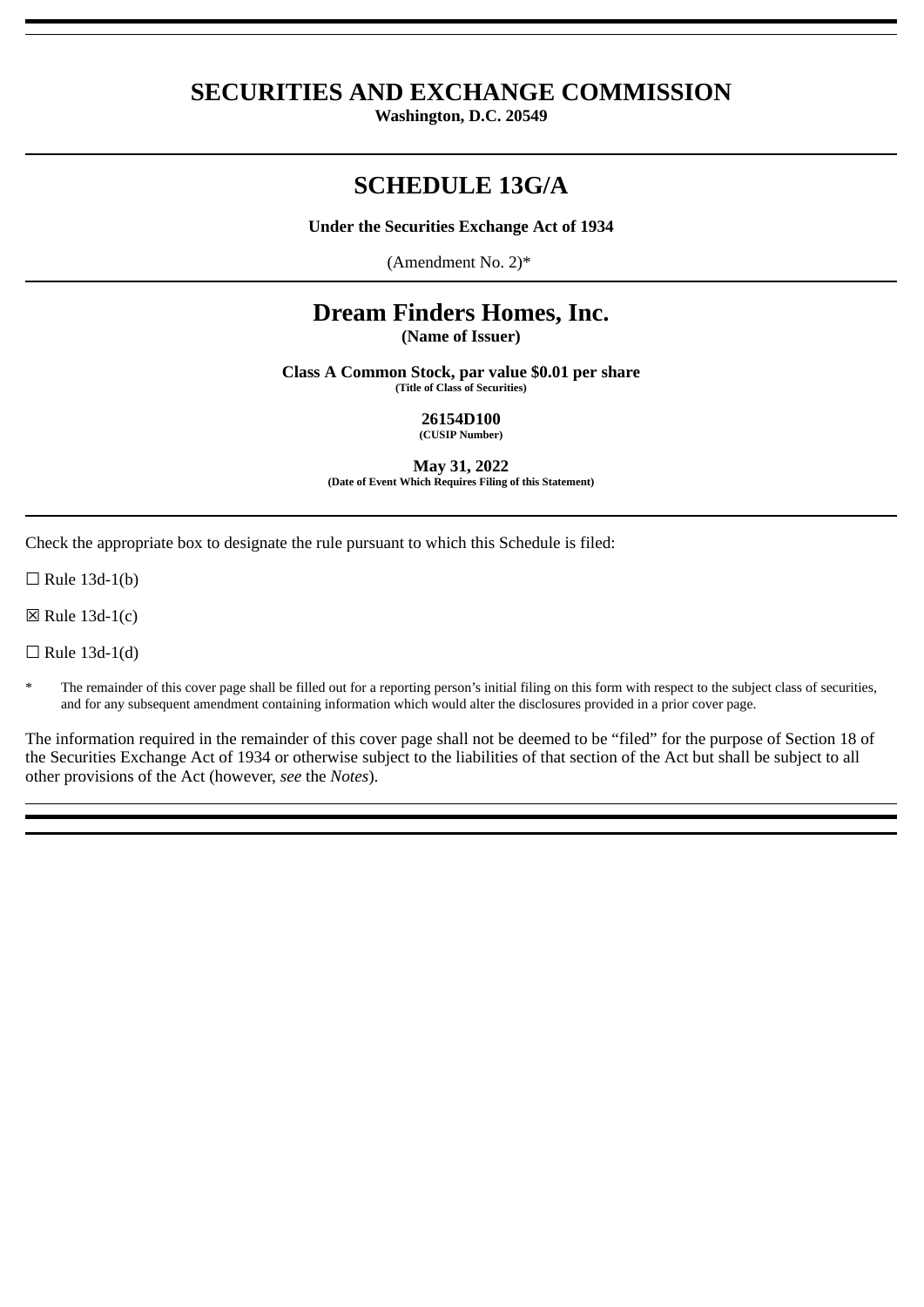CUSIP No. 26154D100 13G/A Page 2 of 8 Pages

| $\mathbf{1}$ .                       | <b>NAMES OF REPORTING PERSONS</b>                                                       |
|--------------------------------------|-----------------------------------------------------------------------------------------|
|                                      | <b>Boston Omaha Corporation</b>                                                         |
| 2.                                   | CHECK THE APPROPRIATE BOX IF A MEMBER OF A GROUP (SEE INSTRUCTIONS)                     |
|                                      |                                                                                         |
|                                      | $(b)$ $\square$<br>(a) $\Box$                                                           |
| 3.                                   | <b>SEC USE ONLY</b>                                                                     |
| $\overline{4}$ .                     | CITIZENSHIP OR PLACE OF ORGANIZATION                                                    |
|                                      | <b>Delaware</b>                                                                         |
|                                      | <b>SOLE VOTING POWER</b><br>5.                                                          |
|                                      |                                                                                         |
| <b>NUMBER OF</b>                     | <b>SHARED VOTING POWER</b><br>6.                                                        |
| <b>SHARES</b><br><b>BENEFICIALLY</b> |                                                                                         |
| <b>OWNED BY</b>                      | 1,232,860                                                                               |
| <b>EACH</b>                          | <b>SOLE DISPOSITIVE POWER</b><br>7.                                                     |
| <b>REPORTING</b><br><b>PERSON</b>    |                                                                                         |
| <b>WITH</b>                          | <b>SHARED DISPOSITIVE POWER</b><br>8.                                                   |
|                                      |                                                                                         |
|                                      | 1,232,860                                                                               |
| 9.                                   | AGGREGATE AMOUNT BENEFICIALLY OWNED BY EACH REPORTING PERSON                            |
|                                      | 1.232.860                                                                               |
| 10.                                  | CHECK BOX IF THE AGGREGATE AMOUNT IN ROW (9) EXCLUDES CERTAIN SHARES (SEE INSTRUCTIONS) |
|                                      |                                                                                         |
| 11.                                  | PERCENT OF CLASS REPRESENTED BY AMOUNT IN ROW 9                                         |
|                                      |                                                                                         |
|                                      | $3.81\%(1)$                                                                             |
| 12.                                  | TYPE OF REPORTING PERSON (SEE INSTRUCTIONS)                                             |
|                                      | CO                                                                                      |
|                                      |                                                                                         |

(1) Calculations are based upon 32,379,417 shares of Class A Common Stock outstanding as of May 10, 2022, as set forth in the Form 10-Q of the Issuer filed with the Securities and Exchange Commission on May 10, 2022.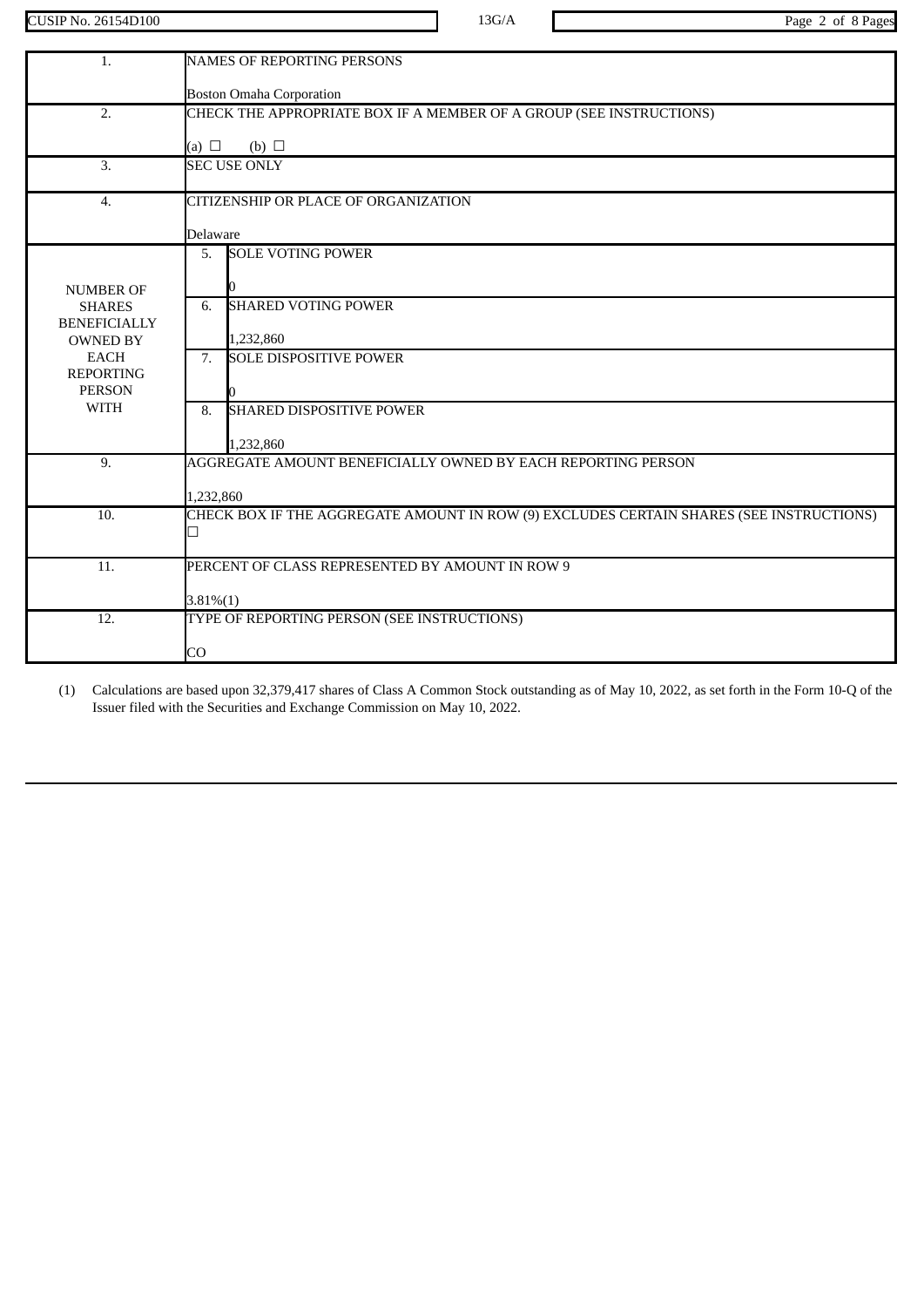CUSIP No. 26154D100 13G/A Page 3 of 8 Pages

| 1.                                   | <b>NAMES OF REPORTING PERSONS</b>                                                       |
|--------------------------------------|-----------------------------------------------------------------------------------------|
|                                      | United Casualty & Surety Insurance Company                                              |
| 2.                                   | CHECK THE APPROPRIATE BOX IF A MEMBER OF A GROUP (SEE INSTRUCTIONS)                     |
|                                      | (a) $\Box$<br>(b) $\Box$                                                                |
| 3.                                   | <b>SEC USE ONLY</b>                                                                     |
| $\overline{4}$ .                     | CITIZENSHIP OR PLACE OF ORGANIZATION                                                    |
|                                      | Nebraska                                                                                |
|                                      | <b>SOLE VOTING POWER</b><br>5.                                                          |
| <b>NUMBER OF</b>                     |                                                                                         |
| <b>SHARES</b><br><b>BENEFICIALLY</b> | <b>SHARED VOTING POWER</b><br>6.                                                        |
| <b>OWNED BY</b>                      |                                                                                         |
| <b>EACH</b><br><b>REPORTING</b>      | <b>SOLE DISPOSITIVE POWER</b><br>7.                                                     |
| <b>PERSON</b>                        |                                                                                         |
| <b>WITH</b>                          | <b>SHARED DISPOSITIVE POWER</b><br>8.                                                   |
|                                      |                                                                                         |
| 9.                                   | AGGREGATE AMOUNT BENEFICIALLY OWNED BY EACH REPORTING PERSON                            |
|                                      |                                                                                         |
| $\overline{10}$ .                    | CHECK BOX IF THE AGGREGATE AMOUNT IN ROW (9) EXCLUDES CERTAIN SHARES (SEE INSTRUCTIONS) |
|                                      |                                                                                         |
| 11.                                  | PERCENT OF CLASS REPRESENTED BY AMOUNT IN ROW 9                                         |
|                                      | $0.00\%$                                                                                |
| 12.                                  | TYPE OF REPORTING PERSON (SEE INSTRUCTIONS)                                             |
|                                      | IC                                                                                      |
|                                      |                                                                                         |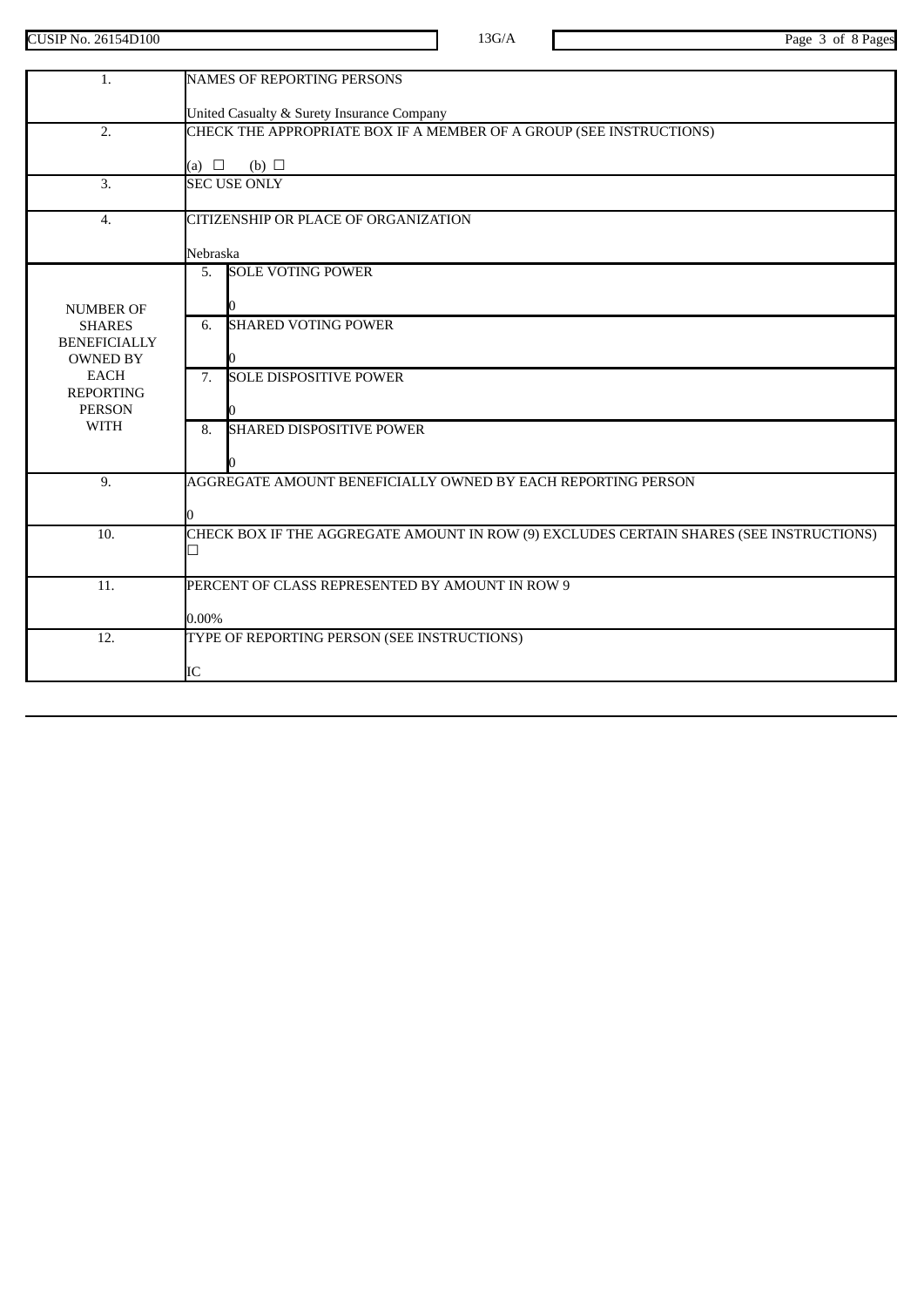CUSIP No. 26154D100 13G/A Page 4 of 8 Pages

| 1.                             | <b>NAMES OF REPORTING PERSONS</b>                                                       |
|--------------------------------|-----------------------------------------------------------------------------------------|
|                                | <b>BOC DFH LLC</b>                                                                      |
| 2.                             | CHECK THE APPROPRIATE BOX IF A MEMBER OF A GROUP (SEE INSTRUCTIONS)                     |
|                                | (a) $\Box$<br>(b) $\Box$                                                                |
| 3.                             | <b>SEC USE ONLY</b>                                                                     |
|                                |                                                                                         |
| $\overline{4}$ .               | CITIZENSHIP OR PLACE OF ORGANIZATION                                                    |
|                                | Delaware                                                                                |
|                                | <b>SOLE VOTING POWER</b><br>5.                                                          |
| <b>NUMBER OF</b>               |                                                                                         |
| <b>SHARES</b>                  | <b>SHARED VOTING POWER</b><br>6.                                                        |
| <b>BENEFICIALLY</b>            |                                                                                         |
| <b>OWNED BY</b><br><b>EACH</b> | 1,232,860<br>7. SOLE DISPOSITIVE POWER                                                  |
| <b>REPORTING</b>               |                                                                                         |
| <b>PERSON</b><br><b>WITH</b>   |                                                                                         |
|                                | <b>SHARED DISPOSITIVE POWER</b><br>8.                                                   |
|                                | 1,232,860                                                                               |
| 9.                             | AGGREGATE AMOUNT BENEFICIALLY OWNED BY EACH REPORTING PERSON                            |
|                                | 1,232,860                                                                               |
| 10.                            | CHECK BOX IF THE AGGREGATE AMOUNT IN ROW (9) EXCLUDES CERTAIN SHARES (SEE INSTRUCTIONS) |
|                                |                                                                                         |
| 11.                            | PERCENT OF CLASS REPRESENTED BY AMOUNT IN ROW 9                                         |
|                                |                                                                                         |
| 12.                            | $3.81\%(1)$<br>TYPE OF REPORTING PERSON (SEE INSTRUCTIONS)                              |
|                                |                                                                                         |
|                                | PN                                                                                      |

(1) Calculations are based upon 32,379,417 shares of Class A Common Stock outstanding as of May 10, 2022, as set forth in the Form 10-Q of the Issuer filed with the Securities and Exchange Commission on May 10, 2022.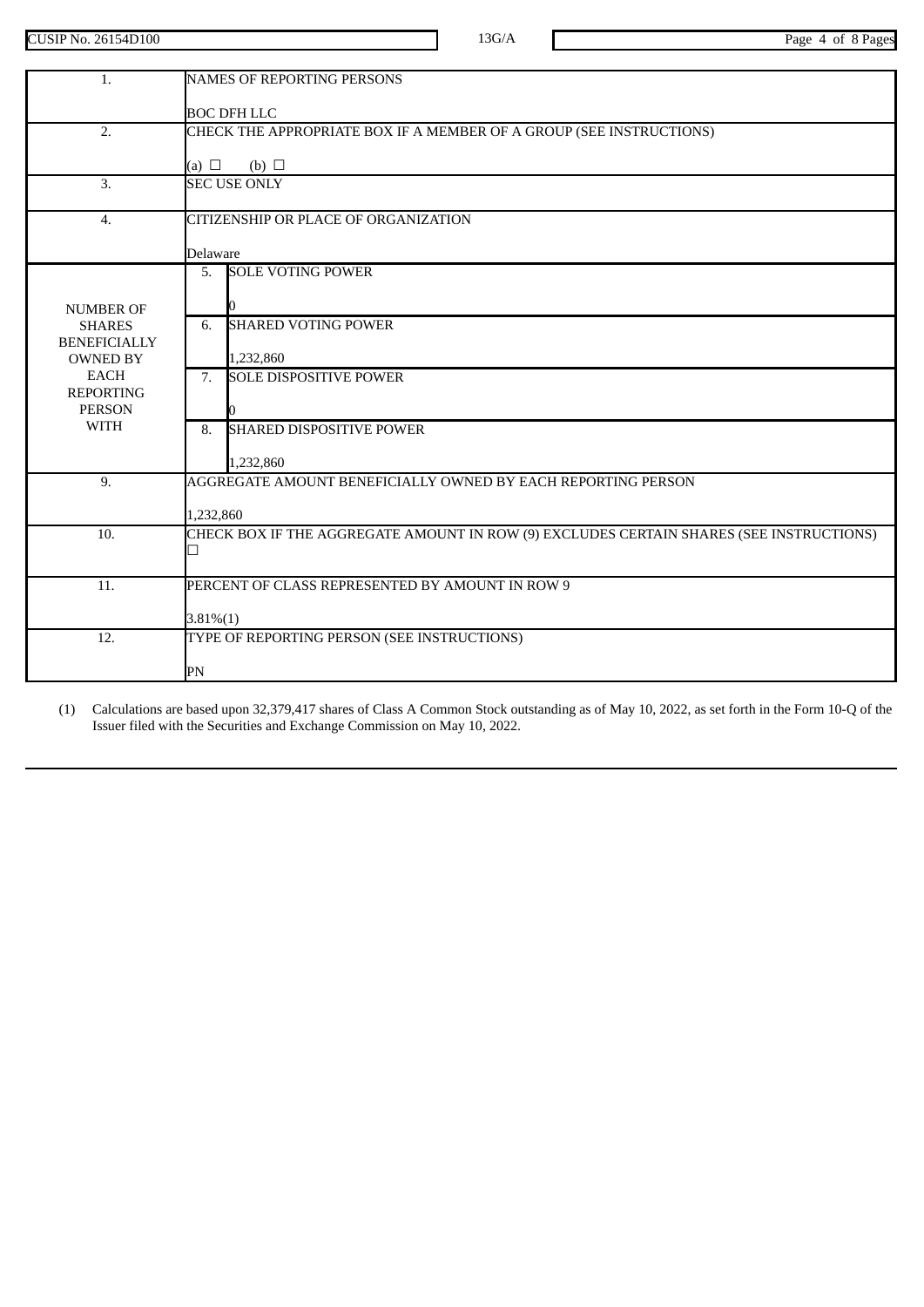This Amendment No. 2 ("Amendment No. 2") is filed pursuant to Rule 13d-2(a) promulgated under the Securities Exchange Act of 1934, as amended, with respect to the Class A Common Stock, par value \$0.01 per share (the "Shares"), of Dream Finders Homes, Inc. (the "Issuer") beneficially owned by Boston Omaha Corporation, United Casualty & Surety Insurance Company and BOC DFH LLC (collectively, the "Reporting Persons"), and amends and supplements the Schedule 13G filed January 29, 2021, as amended by Amendment No. 1 thereto filed on October 7, 2021 (the "Schedule  $13G$ "). Except as set forth herein, the Schedule 13G is unmodified.

#### **Item 4. Ownership.**

Item 4 is hereby amended as follows:

Boston Omaha has shared voting power and shared dispositive power with regard to 1,232,860 Shares. UC&S has shared voting power and shared dispositive power with regard to 0 Shares. BOC DFH has shared voting power and shared dispositive power with regard to 1,232,860 Shares.

### **Item 5. Ownership of 5 Percent or Less of a Class.**

If this statement is being filed to report the fact that as of the date hereof the reporting person has ceased to be the beneficial owner of more than 5 percent of the class of securities, check the following  $\lceil \checkmark \rceil$ .

### **Item 10. Certification.**

By signing below I certify that, to the best of my knowledge and belief, the securities referred to above were not acquired and are not held for the purpose of or with the effect of changing or influencing the control of the issuer of the securities and were not acquired and are not held in connection with or as a participant in any transaction having that purpose or effect, other than activities solely in connection with a nomination under § 240.14a-11.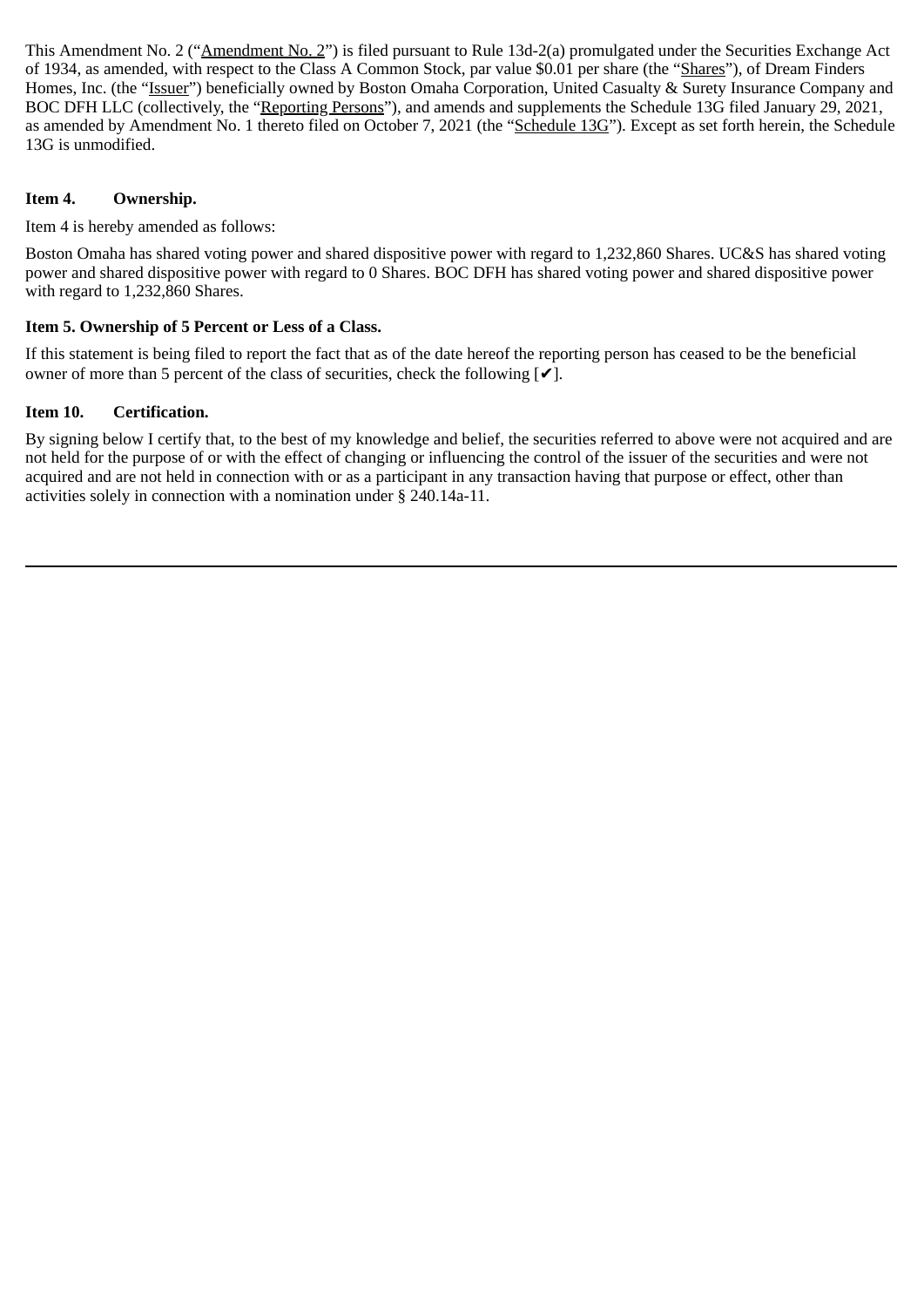#### **SIGNATURE**

After reasonable inquiry and to the best of my knowledge and belief, I certify that the information set forth in this statement is true, complete and correct.

Dated: June 1, 2022

BOSTON OMAHA CORPORATION

By: /s/ Joshua P. Weisenburger Name: Joshua P. Weisenburger Title: Chief Financial Officer

UNITED CASUALTY & SURETY INSURANCE COMPANY

By: /s/ Robert F. Thomas Name: Robert F. Thomas Title: President

BOC DFH LLC

By: /s/ Joshua P. Weisenburger Name: Joshua P. Weisenburger Title: Treasurer

[Signature Page to Schedule 13G/A]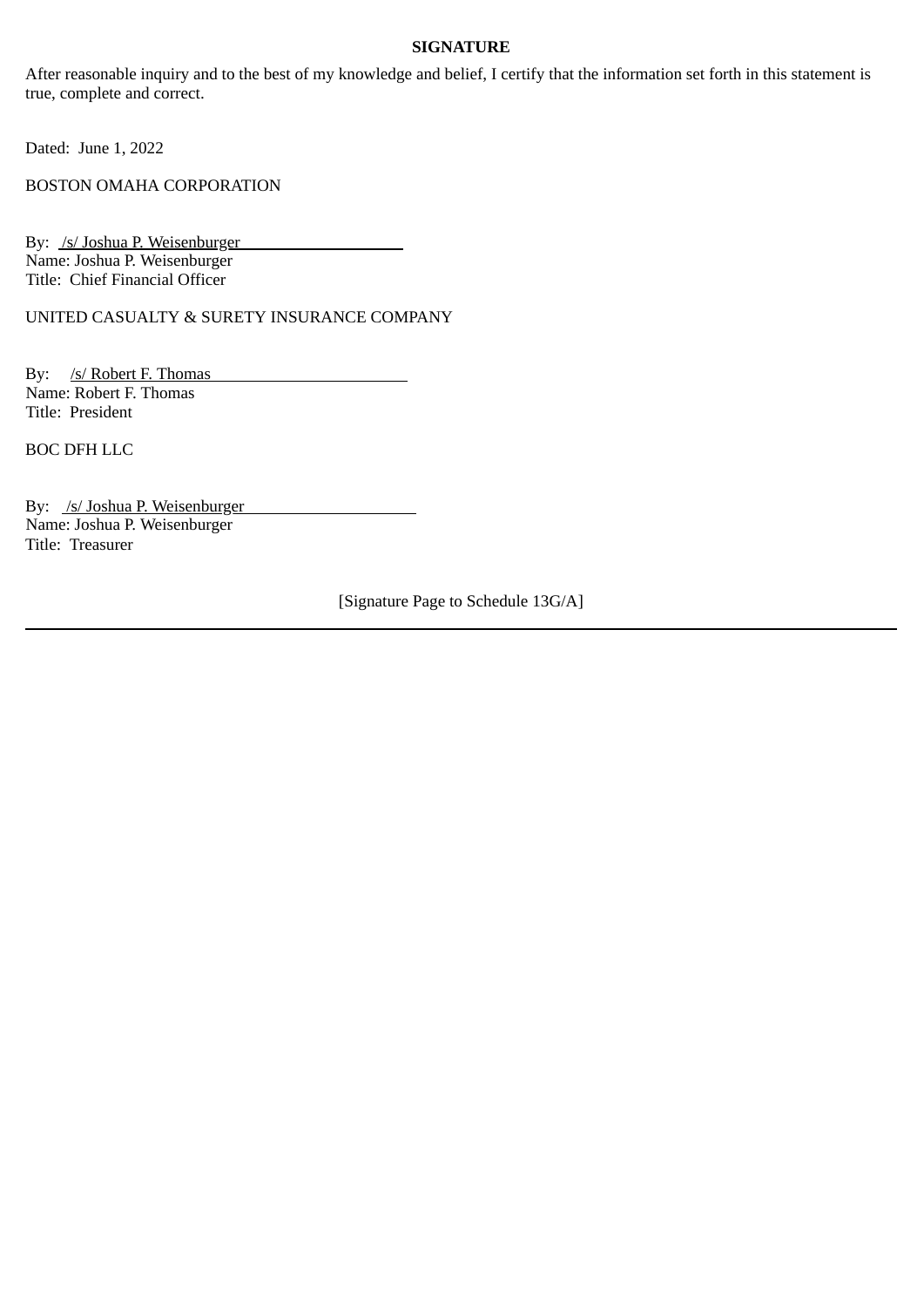### EXHIBIT INDEX

Exhibit 99.1 Joint Filing Agreement, as required by Rule 13d-1(k) under the Securities Exchange Act of 1934, as amended